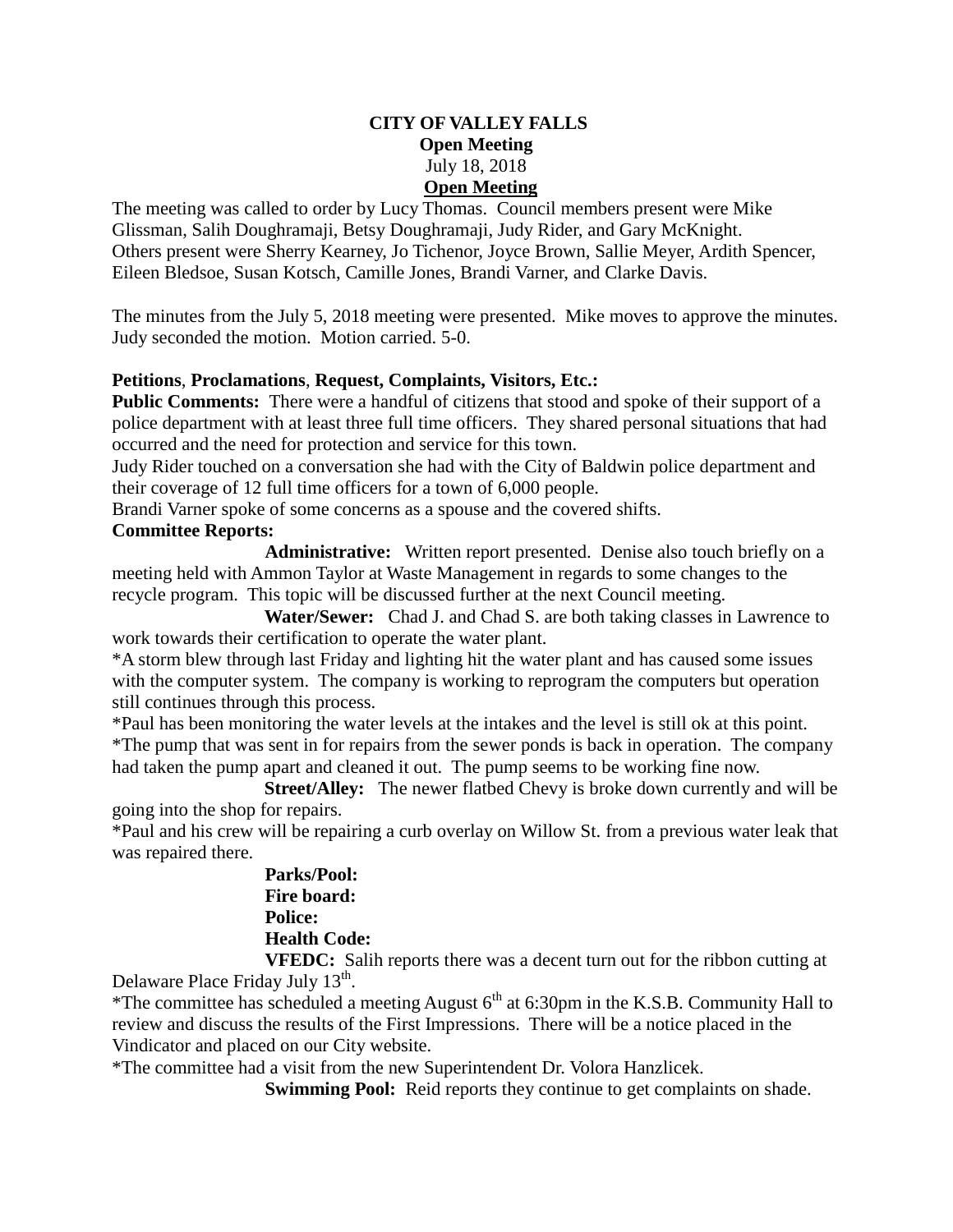After discussion it was decided to tough it out for the rest of the season and we will readdress the topic for next pool season.

\*Speakers and wire have been purchased from Walmart for the stereo system at the pool. \*They will be wrapping up public lessons tomorrow.

\*Kids are still getting cuts on their feet around the basketball area of the pool.

Anchors for future floatables were located but Reid is not sure that's where the problem is. He has decided to shut down the basketball area in the meantime.

\*Paul reports the footings for the two light poles are scheduled to be poured this Friday.

**Old Business:** Code Enforcement: A special meeting was scheduled for Thursday July 26<sup>th</sup> at 6:30pm in City Hall. The Council is getting closer to finalizing the details and getting a procedure in place. There have been continued efforts to reach out to Jimmy in Effingham since he was a part of the early conversations and had shared some interest in being our Code Administrator. There have been no returned calls back.

\*Ardith Spencer stood and spoke of a written complaint she had turned into City Hall in regards to her neighbor's property and the mowing maintenance that is not done each summer.

Full Time Police Position: Judy moves to hire a  $3<sup>rd</sup>$  full time officer. Gary seconds the motion. Motion carried 3-2 with Betsy and Mike being the nay votes.

Courter Contract: Mike moves to go into executive session at 8:25pm for 10 minutes to discuss matters of non-elected personnel to include Council, Mayor, and Administrator. Gary seconds the motion. Motion carried 5-0.

The Council returned to open session at 8:35pm with no action taken.

**New Business:** 2017 Audit-Harold Mayes: The 2017 annual audit report was reviewed by the Council and Harold Mayes was here for the report and to answer any questions the Council may have.

Resolution 3-2018-GAAP Accounting: Salih moves to approve Resolution 3-2018 GAAP accounting wavier. Mike seconds the motion. Motion carried 5-0.

Zoning Recommendation-Craig and Chelsea Meyer: Craig and Chelsea Meyer met with the zoning board and reviewed house plans for their newly purchased lot. The request presented to the Zoning Board was a 2ft variance on the front yard setback. This would make the front set back 28ft instead of the required 30ft front set back. The Zoning Board approved the set back and puts forward their recommendation to the City Council. Betsy moves to approve. Gary seconds the motion. Motion carried 5-0.

2019 Annual Budget: The 2018 budget packet was presented to the Council for their review and approval. After discussion the Council wanted a bit more time to look the budget over. This topic will be discussed and approved on Thursday July  $26<sup>th</sup>$  Special meeting. This will still give time for review and approval within the date parameters for publication and being sent over to the County Clerk's office by August  $25<sup>th</sup>$ .